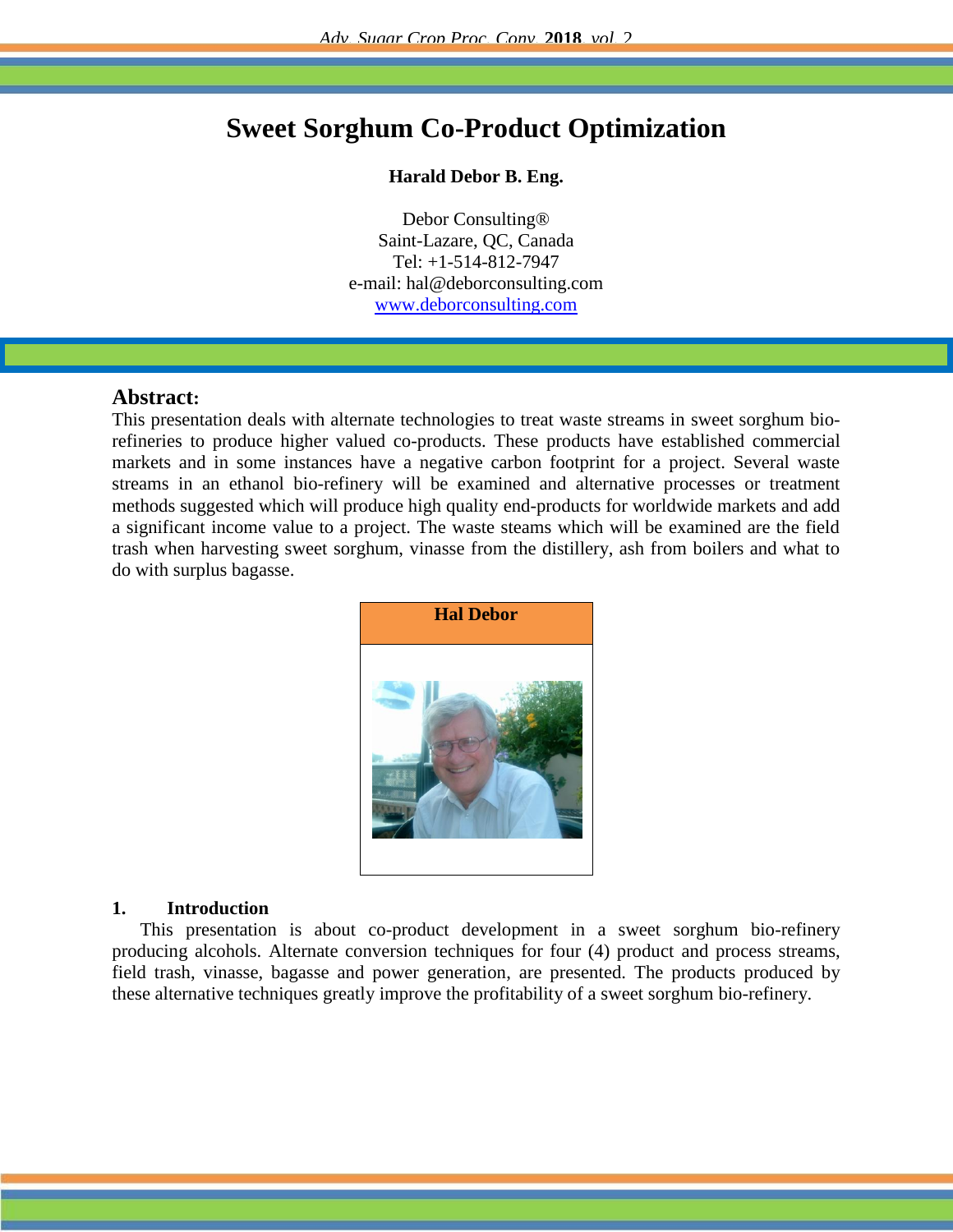# **2. Alternate Processing Techniques**

#### **2.1 Processing Field Trash**

Field trash is the biomass left in the field when harvesting sweet sorghum with a sugar cane harvester. Approximately 15% to 20% (Data from USDA Trials in LA at the St. Gabriel Experimental Station, R. Ricaud, B. Cochran, A. Arceneaux and G. Newton 1979,) of the total biomass produced by sweet sorghum is field trash and it contains between 16-18% (Data from Vincent Screw Press via private communication) of the total sugars produced by the plant. Field trash is a sweet feed and that is why we see cattle grazing in harvested sugar cane fields. Traditionally, in the sugar industry, field trash is left in the field and is burnt. Of late, the sugar industry has been baling the field trash to burn it in their boilers to produce additional electric energy.





Fig 1 Baling Field Trash

Alternative uses of field trash are as follows:

# **2.1.1 Hay as Animal Feed**

There is a huge international market for hay products as shown in figure 2. The farm gate price of baled hay is as high as \$115/ton.





HAY SILAGE LIVESTOCK GRAZING MARKETS EQUIPMENT FARMS .<br>South Korea imported 3.2 percent more U.S. alfalfa in 2017 than 2016. Exports to the current Winter Olympics host country have remained rather stable in recent years, nearing 0.2 million MT.

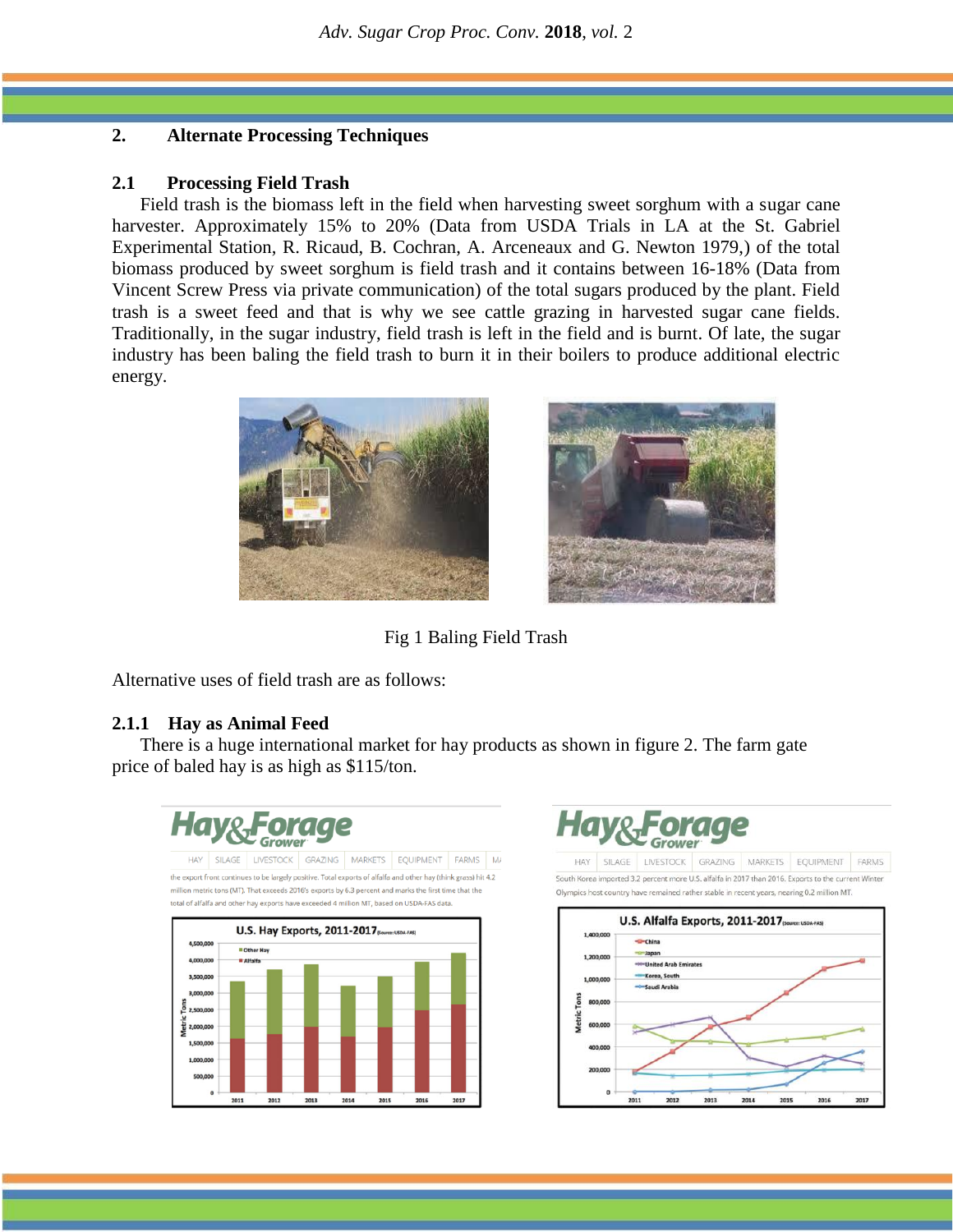# **2.1.2 Feedstock for BioChar production**

Using the pyrolysis process will convert any biomass into biochar. BioChar is a valuable soil amendment product and animal and human food supplement. As a soil amendment product it has these properties:

- Enhances soil biological activity by 40%
- Improves nutrient retention in soils. 50% increase in Cation exchange capacity
- Increases water retention capacity up to 18%
- Increase soil organic matter

Currently biochar sells for \$1.00 to \$1.25/pound. Figure # shows a 300 kg/hr pyrolysis system for the production of biochar.



(Picture courtesy Pro-Natura) Fig 3 Pro-Natura Biochar System

# **2.1.3 Feedstock for 2nd generation Synthetic biofuel production**

Alphakat and EcoKat, a German/Mexican company, builds a bio-refinery which uses any biomass to produce a synthetic transportation diesel product. Field trash is an ideal product for this process as both the cellulose material and the remaining sugars will be converted in the diesel product. The biomass is blended with a catalyst and lime and is metered into a 300ºC oil bath. A "turbine" processes this mixture of hot oil and biomass and in three (3) minutes diesel fuel, meeting all ASTM standards, is produced. (Table 1 shows data by EkoKat, Mexico)

In non-oil producing countries, which have high transportation fuel costs, this is an ideal technology. Figure 4 shows a 2,000 liters/hour Alphakat Diesel Plant.

# **2.1.4 Feedstock for Syngas and Electric Energy Production**

The field trash is also an ideal material, because of its low moisture content of between 12% and 14%, for a pyrolysis gasifier system producing electricity. Fluidized bed gasifiers are the best for this application as they are not sensitive to the ash content of the biomass. Traditionally, steam and power plants are used to convert biomass into electric energy. These plants are very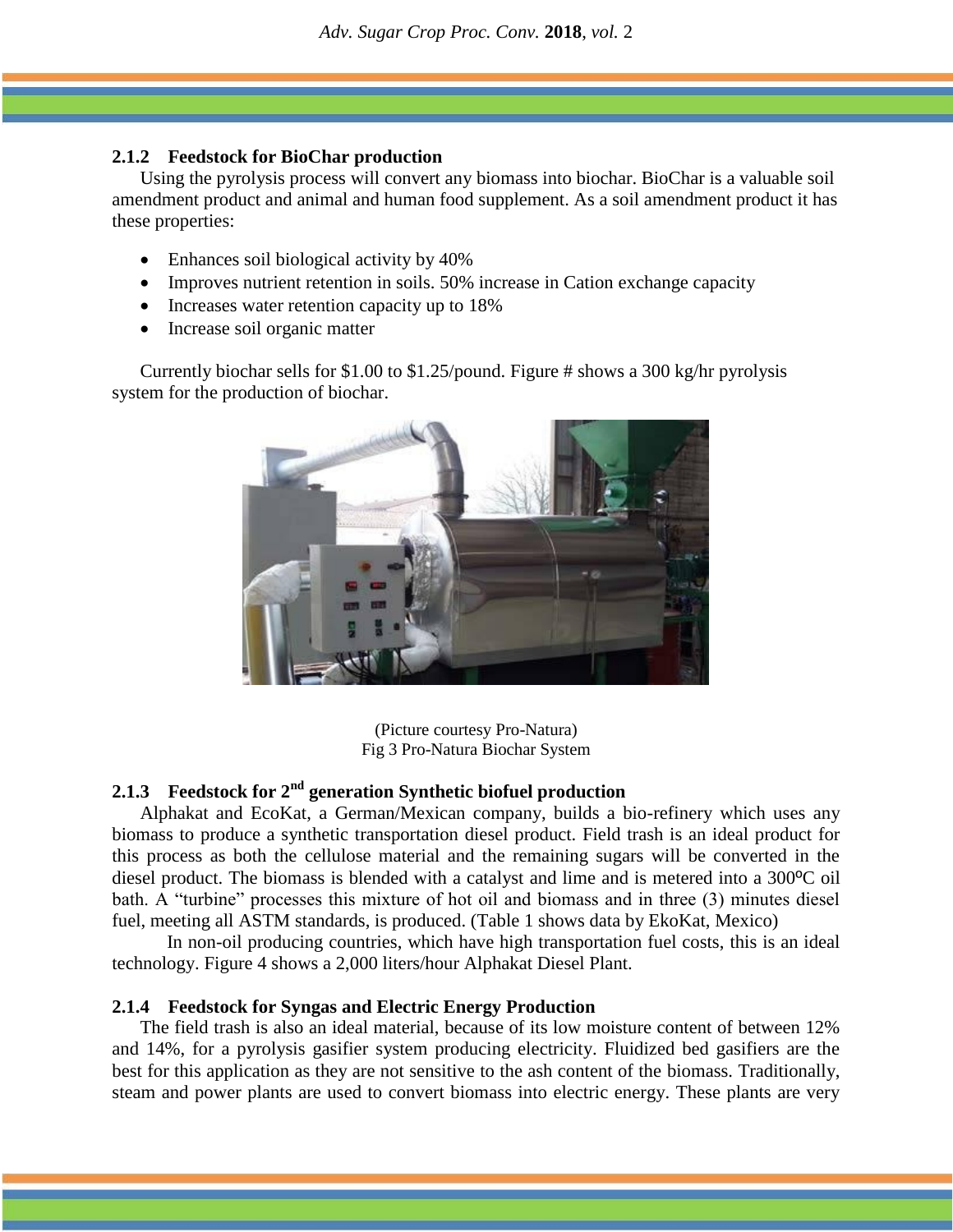expensive, about \$3.5to \$4M/MW, and have a long lead-time, two to three years, to be built. Gasifier plants on the other hand can be installed in six to nine months at a cost of less than \$3M/MW. The other benefit of using a gasifier system is the production of biochar whose benefits have been described earlier. Figure 5 depicts a typical gasifier system.

| Property                   | <b>Test method</b>   | <b>Measurement</b> | <b>Minimum</b> | Maximum       |
|----------------------------|----------------------|--------------------|----------------|---------------|
| Appearance                 | Visual               | Optical            | Tan/clear      | clear         |
| Color                      | <b>ASTM D1500-02</b> |                    | o              | 2.5           |
| Cetane Index               | <b>ASTM 976-91</b>   | ppm                | 47             | none          |
| Caloric Value              | <b>ASTM 2015</b>     | kJ/L               | 36,800         | none          |
| <b>Sulfur Content</b>      | <b>ASTM 4294-02</b>  | ppm                | o              | Content<br>in |
|                            |                      |                    |                | Feedstock     |
| Flash point                | <b>ASTM 93-02</b>    | $^{\circ}$ C       | 60             | none          |
| Density                    | <b>ASTM 1298-99</b>  | kg/l @ 15°C        | 0.80           | 0.875         |
| <b>Kinematic Viscosity</b> | <b>ASTM 445-03</b>   | cSt@40°C           | 1.6            | 5.8           |
| <b>Distillation</b>        | ASTM 86              | 90% Recovery, °C   | 0              | 370           |

# Table 1 ASTM Standards

**Fuel Specification - Diesel Fuel** 

Fig 4 Alphakat 2,000 liter/hour synthetic diesel plant



(Picture courtesy PowerMax of China) Fig5 PowerMax Gasifier System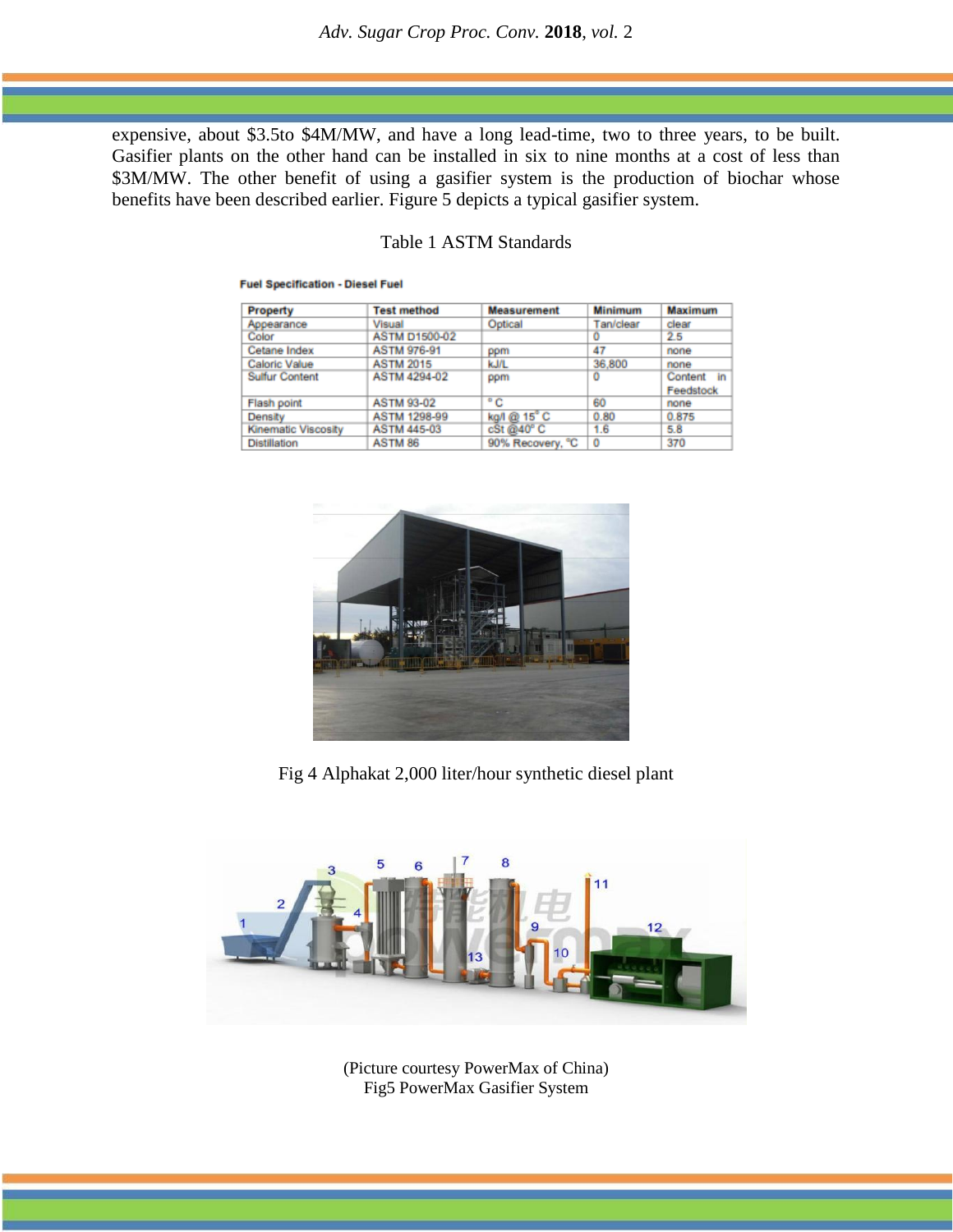# **2.2 Bagasse**

#### **2.2.1 Bagasse Boilers**

Traditionally, bagasse, which has a high moisture content of up to 55%, is burnt in biomass boilers to produce process steam and electricity required by the sugar mill or ethanol plant. The bagasse value for use in a steam plant is approximately \$25/ton.

## **2.2.2 Panel Board Plant**

Some years ago sugar mills in Louisiana sold their surplus bagasse to a local manufacturing plant making panel boards. It is our understanding, from a private source, that this plant is no longer in operation.

#### **2.2.3 Bulk Cattle Feed**

Bagasse is an ideal cattle feed product and can be delivered in bulk to local cattle feedlots. This is only an option if feed lots are in close proximity of the bio-refinery. The bagasse can also be packaged in bulb bags similar to peat moss and marketed to cattle feed lots.

#### **2.2.4 Ensilaging Bagasse**

Studies have been carried out in China comparing sweet sorghum silage to corn silage and they showed similar results in weight gain and milk production. (Qi Xei, Chinese Academy of Science) The silage can then also be processed into pelletized animal feed products by adding the required nutrients to the bagasse as required by each animal group.



# **2.3 Ash from Boilers and Gasifiers**

Ash from biomass boilers can be used as a fertilizer if its chemical composition is suitable. It is also mixed with cement as it produces a stronger concrete. Ash from a pyrolysis system has a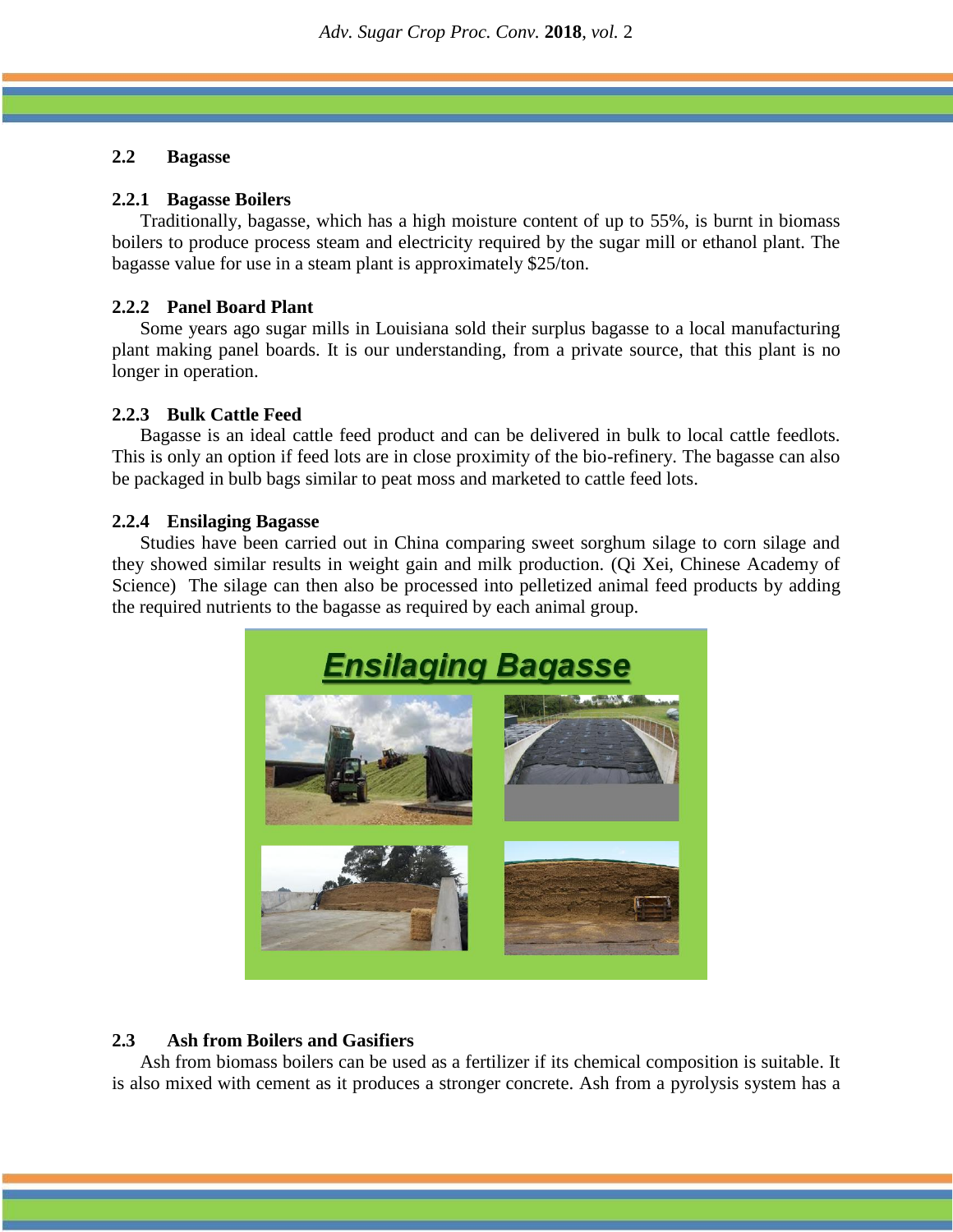much higher value than ash from a biomass boiler. It is a great soil amendment product as well as an animal and human food supplement.

Using a gasifier system over a steam boiler in a bio-refinery has many technical and commercial advantages such as lower investment costs, faster installed times, high valued biochar and the flexibility to increase the system capacity in incremental steps as low as 0.2MW and as high as 2MW.

#### **2.4 Vinasse**

Vinasse is the waste fluid from the distillation process of an ethanol plant. In round numbers, to produce 1 gallon of ethanol requires 10 gallons of fermented juice called beer. Thus 9 gallons of beer turns into vinasse which is a highly toxic product with very high BOD and COD values. The following comparative vinasse data was published by Dr. Baez-Smith.

|                                  | Comparative Vinasse Composition |         |         |  |  |
|----------------------------------|---------------------------------|---------|---------|--|--|
|                                  |                                 |         |         |  |  |
| Components                       | Raw Material                    |         |         |  |  |
|                                  | Molasses                        | Cassava | Sorghum |  |  |
| pH                               | 4.4                             | 3.5     | 4.5     |  |  |
|                                  | $m\text{g}/l$                   | $m\n 2$ | mg/1    |  |  |
| <b>BOD</b>                       | 25,800                          | 31.400  | 46,000  |  |  |
| COD                              | 48,000                          | 81.100  | 79,900  |  |  |
| <b>Total Solids</b>              | 68,000                          | 44.500  | 34.100  |  |  |
| Soluble Solids                   | 57,100                          | 40.400  | n.a.    |  |  |
| <b>Fixed Solids</b>              | 48.400                          | 4 1 0 0 | n a     |  |  |
| Suspended solids                 | 38.700                          | n.a.    | n a     |  |  |
| Organic matter                   | 19.500                          | 37.100  | n.a.    |  |  |
| Carbohydrates                    | 8,000                           | 20.100  | 3.400   |  |  |
| Total Nitrogen                   | 820                             | 650     | 800     |  |  |
| Total phosphorus (as phosphates) | 480                             | 380     | 100     |  |  |
| Ash                              | 10.700                          | 10.500  | 6.100   |  |  |

#### **2.4.1 Organic Fertilizer**

Anaerobic digestion is currently the technology used to neutralize vinasse so it can be returned to the fields as irrigation water. In Europe, as per Vogelbusch, alcohol plants have extracted the solids in vinasse, which are about 6% to 8%, using centrifuges and then produced an organic fertilizer by composting these solids.